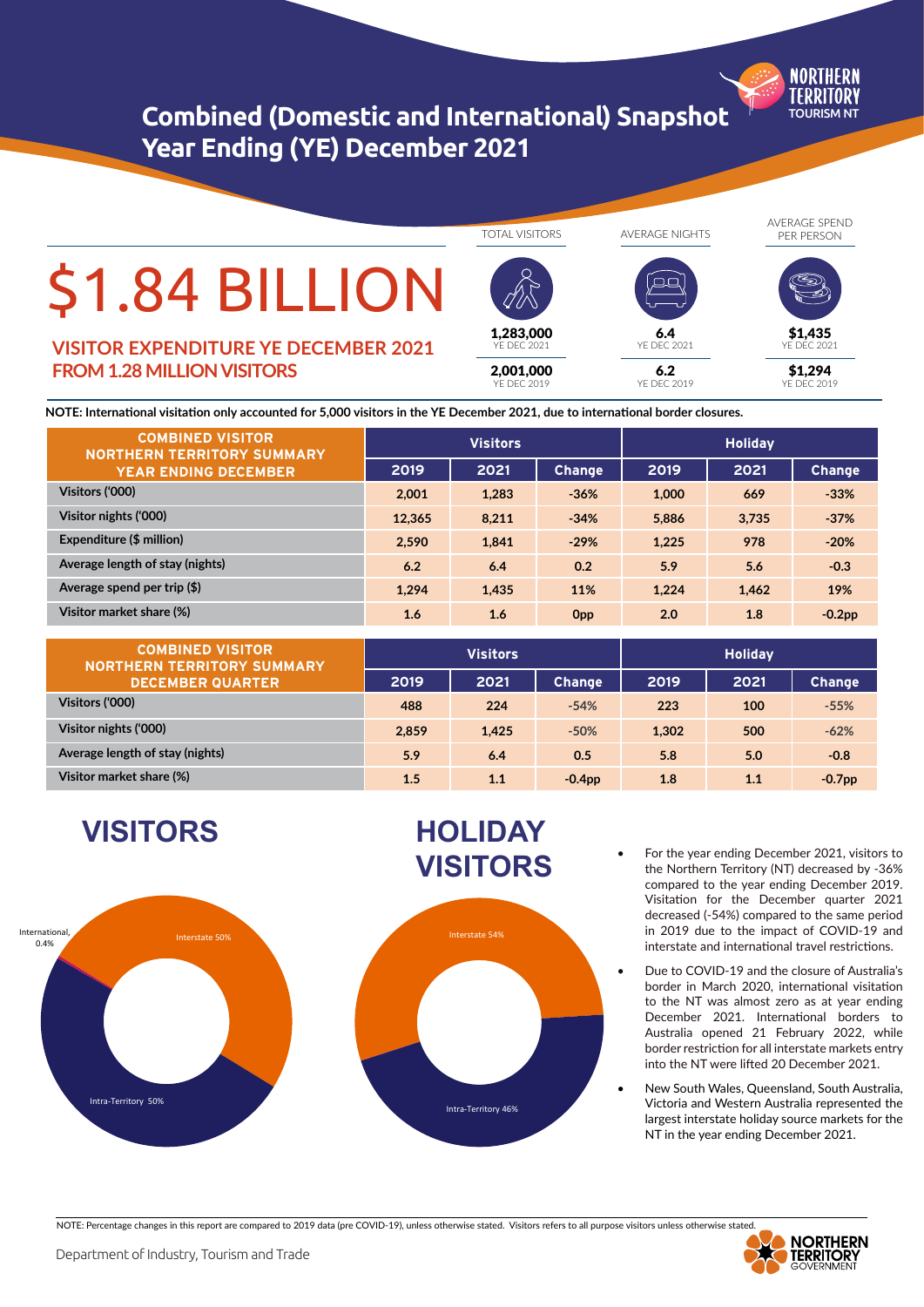### **Combined (Domestic and International) Snapshot YE December 2021**



### **VISITOR SUMMARY**

| <b>NORTHERN TERRITORY</b><br><b>VISITOR SUMMARY</b><br><b>YEAR ENDING DECEMBER 2021</b> | Visitors ('000) | % Change<br>on $2019$ | Average stay<br>(nights) | Average spend per<br>$trip$ $(5)$ |  |  |  |
|-----------------------------------------------------------------------------------------|-----------------|-----------------------|--------------------------|-----------------------------------|--|--|--|
| <b>Intra-Territory</b>                                                                  |                 |                       |                          |                                   |  |  |  |
| <b>Total</b>                                                                            | $636*$          | 2.1%                  | 3.2                      | 730                               |  |  |  |
| Holiday                                                                                 | 308             | 25%                   | 2.4                      | 558                               |  |  |  |
| Visiting friends/relatives                                                              | 76              | 52%                   | 2.6                      | 359                               |  |  |  |
| <b>Business</b>                                                                         | 225             | $-21%$                | 4.3                      | 450                               |  |  |  |
| All other reasons                                                                       | 35              | $-26%$                | 3.6                      | 672                               |  |  |  |
| Interstate                                                                              |                 |                       |                          |                                   |  |  |  |
| Total                                                                                   | $642*$          | $-41%$                | 9.1                      | 2,110                             |  |  |  |
| Holiday                                                                                 | 361             | $-29%$                | 8.3                      | 2,233                             |  |  |  |
| Visiting friends/relatives                                                              | 95              | $-41%$                | 9.2                      | 1,088                             |  |  |  |
| <b>Business</b>                                                                         | 183             | $-54%$                | 9.4                      | 961                               |  |  |  |
| All other reasons                                                                       | 48              | $-32%$                | 5.2                      | 723                               |  |  |  |
| <b>International</b>                                                                    |                 |                       |                          |                                   |  |  |  |
| <b>Total</b>                                                                            | 5               | $-98%$                | np                       | 4,489                             |  |  |  |
| Holiday***                                                                              | $np**$          | np                    | np                       | np                                |  |  |  |
| Visiting friends/relatives***                                                           | np              | np                    | np                       | np                                |  |  |  |
| Business***                                                                             | np              | np                    | np                       | np                                |  |  |  |
| All other reasons***                                                                    | np              | np                    | np                       | np                                |  |  |  |
| <b>Combined</b>                                                                         |                 |                       |                          |                                   |  |  |  |
| Total                                                                                   | $1,283*$        | $-36%$                | 6.4                      | 1,435                             |  |  |  |
| Holiday                                                                                 | 669             | $-33%$                | 5.6                      | 1,462                             |  |  |  |
| Visiting friends/relatives                                                              | 173             | $-26%$                | 6.6                      | 777                               |  |  |  |
| <b>Business</b>                                                                         | 409             | $-42%$                | 6.7                      | 686                               |  |  |  |
| All other reasons                                                                       | 86              | $-39%$                | 6.9                      | 857                               |  |  |  |

### **SOURCE MARKETS**

### **Domestic Holiday**



**New South Wales** VISITORS  $79,000 \downarrow$ EXPENDITURE \$170M  $\downarrow$ 



**Queensland** VISITORS 74,000  $\downarrow$ EXPENDITURE \$150M 1



**South Australia** VISITORS 72,000 1 EXPENDITURE \$123M 1



**Victoria** VISITORS 69,000  $\downarrow$ EXPENDITURE \$217M  $\uparrow$ 



**Western Australia** VISITORS 58,000 h EXPENDITURE \$128M 1

### **PARTICIPATION IN ABORIGINAL CULTURAL ACTIVITIES DURING TRIP**



Interstate Holiday **Visitors** 27%



Intra-Territory Holiday Visitors 10%

\*Total visitors may not add up to the sum of the below purposes of travel, as more than one stopover in the NT is possible during a trip.<br>\*\*np - indicates data is not publishable. \*\*\*International figures are currently too

Department of Industry, Tourism and Trade

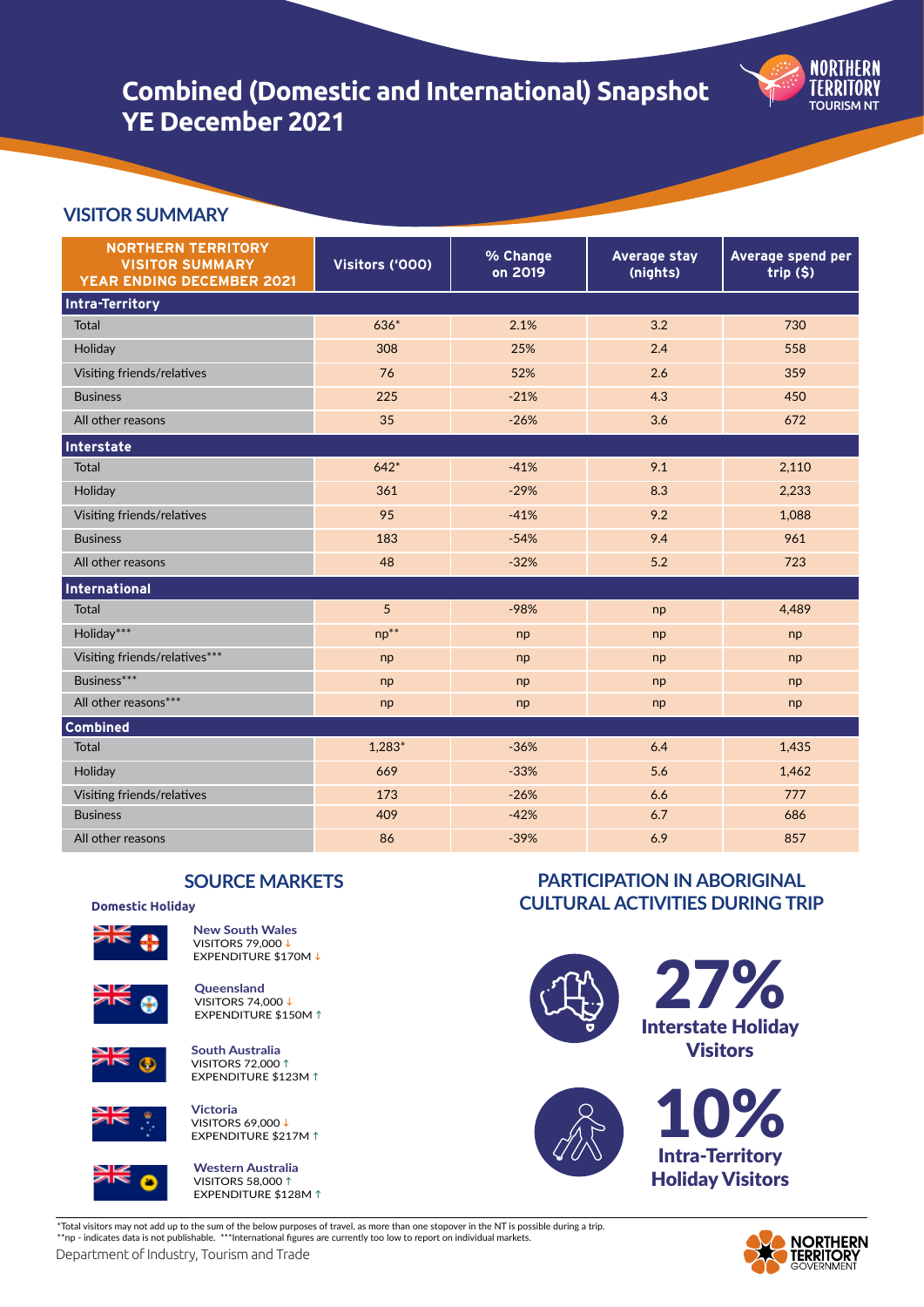

## **Combined (Domestic and International) Snapshot YE December 2021**

### **REGIONAL VISITATION SUMMARY**

| <b>COMBINED VISITOR</b><br><b>TOP END SUMMARY</b><br><b>YEAR ENDING DECEMBER</b> | <b>Visitors</b> |       |                   | <b>Holiday</b> |       |                    |
|----------------------------------------------------------------------------------|-----------------|-------|-------------------|----------------|-------|--------------------|
|                                                                                  | 2019            | 2021  | <b>Change</b>     | 2019           | 2021  | <b>Change</b>      |
| Visitors ('000)                                                                  | 1,336           | 980   | $-27%$            | 588            | 524   | $-11%$             |
| Visitor nights ('000)                                                            | 8.191           | 5.768 | $-30%$            | 3,431          | 2.747 | $-20%$             |
| Expenditure (\$ million)                                                         | 1,453           | 1,343 | $-7.6%$           | 564            | 712   | 26%                |
| Average length of stay (nights)                                                  | 6.1             | 5.9   | $-0.2$            | 5.8            | 5.2   | $-0.6$             |
| Average spend per trip $(\$)$                                                    | 1.087           | 1.370 | 26%               | 959            | 1.358 | 42%                |
| Visitor market share (%)                                                         | 1.1             | 1.2   | 0.1 <sub>pp</sub> | 1.2            | 1.4   | 0.2 <sub>pp</sub>  |
| Visitor market share of the NT (%)                                               | 66.8            | 76.4  | 9.6 <sub>pp</sub> | 58.8           | 78.4  | 19.6 <sub>pp</sub> |

| <b>COMBINED VISITOR</b><br><b>CENTRAL AUSTRALIA SUMMARY</b><br><b>YEAR ENDING DECEMBER</b> | <b>Visitors</b> |       |               | <b>Holiday</b> |       |               |
|--------------------------------------------------------------------------------------------|-----------------|-------|---------------|----------------|-------|---------------|
|                                                                                            | 2019            | 2021  | <b>Change</b> | 2019           | 2021  | <b>Change</b> |
| Visitors ('000)                                                                            | 796             | 373   | $-53%$        | 519            | 193   | $-63%$        |
| Visitor nights ('000)                                                                      | 3.915           | 2.169 | $-45%$        | 2.388          | 944   | $-60%$        |
| Expenditure (\$ million)                                                                   | 1.118           | 461   | $-59%$        | 656            | 253   | $-61%$        |
| Average length of stay (nights)                                                            | 4.9             | 5.8   | 0.9           | 4.6            | 4.9   | 0.3           |
| Average spend per trip $(\$)$                                                              | 1,405           | 1.237 | $-12%$        | 1.264          | 1,312 | 3.8%          |
| Visitor market share (%)                                                                   | 0.6             | 0.5   | $-0.1pp$      | 1.0            | 0.5   | $-0.5$ pp     |
| Visitor market share of the NT (%)                                                         | 39.8            | 29.1  | $-10.7pp$     | 51.9           | 28.8  | $-23.1pp$     |



**\*Expenditure is for Darwin only, excludes Outer Darwin. \*\* Expenditure is for the combined region of Litchfield Kakadu Arnhem and includes Outer Darwin.**